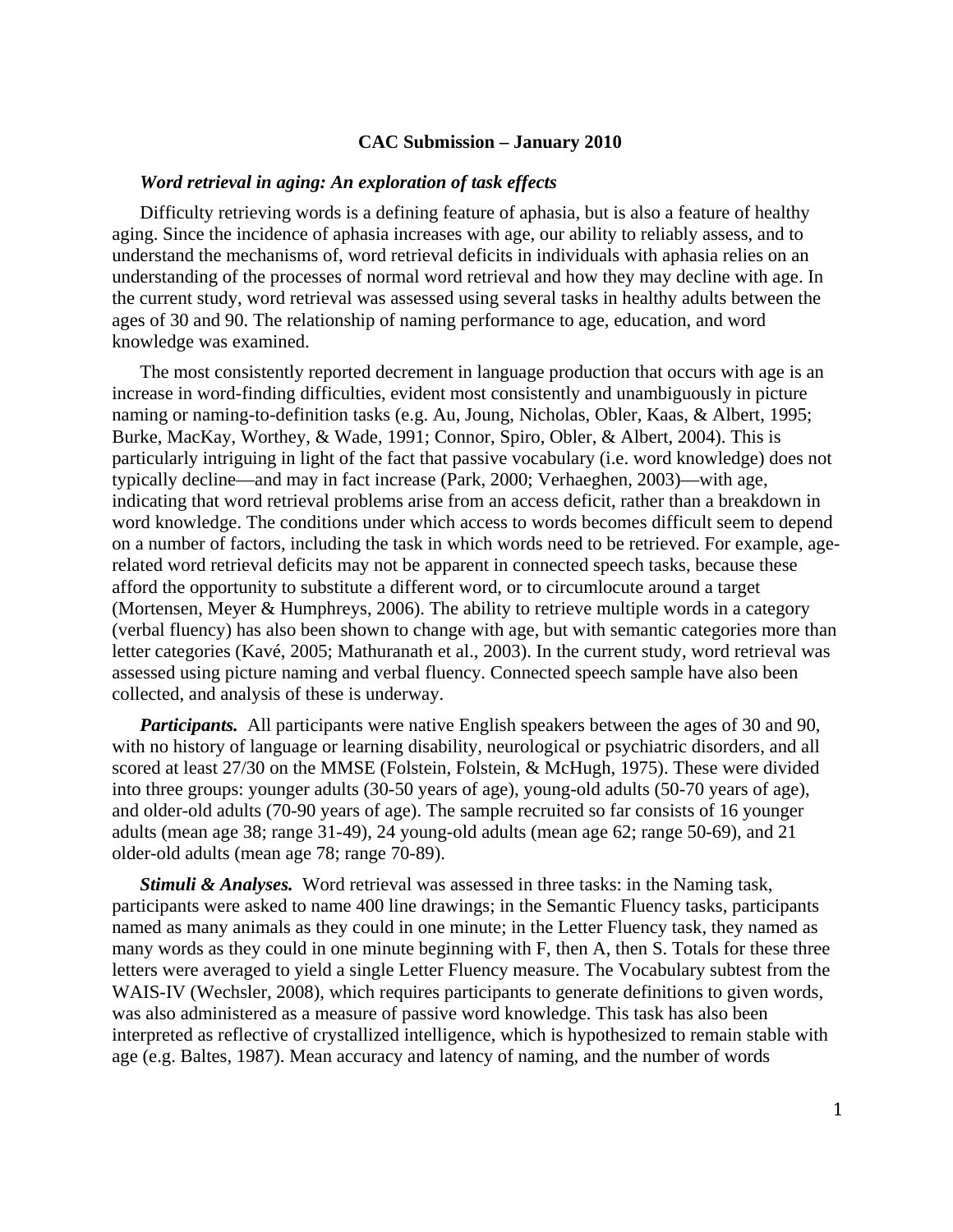produced in the verbal fluency tasks were compared across groups, then correlated with age and education level, measured in years, and with Vocabulary scores.

*Group Comparisons.* Group means for naming accuracy and naming latency are shown in Figures 1 and 2, respectively. Using *t*-tests ( $p$ <0.05), the performance of the three groups was compared. The only performance difference between the young and the young-old groups was in Vocabulary; young-old adults (aged 50 to 70) had higher vocabulary scores than those aged 30 to 50. Notably, they also had significantly higher levels of education. The young-old and the oldold participants did not differ in education level, but the young-old group named pictures more accurately, and showed a trend towards faster naming  $(p=0.062)$ . They also produced more items in the Letter Fluency task, and marginally more in the Semantic Fluency task  $(p=0.061)$ , than the older-old group. Young participants were faster at naming than older-old participants, but only marginally more accurate  $(p=0.058)$ , and they also produced significantly more items in both Semantic and Letter Fluency tasks.

*Correlational Analyses.* Unless otherwise specified, all correlations are reported at significance values of  $p<0.05$  (directional). Across all participants, Naming latency (but not accuracy), and both verbal fluency measures were significantly correlated with age. Only the Vocabulary measure was significantly correlated with education level. Naming latency was significantly correlated with Semantic Fluency. Neither naming measure was significantly correlated with Vocabulary, but Letter Fluency was, suggesting that it may rely on more crystallized aspects of lexical knowledge.

Within the younger group, none of the measures were correlated with age, although naming accuracy showed a marginal negative correlation  $(p=0.053)$  suggesting that, even in early adulthood, age may begin to exert a negative effect on word retrieval acccuracy. Education exerted stronger effects in this group, however, showing positive correlations with the measures of Vocabulary and Semantic Fluency, and a negative correlation with Naming latency. The accuracy and latency of Naming, and Semantic Fluency, were all correlated with Vocabulary scores.

For young-old adults, neither Naming accuracy nor Naming latency were significantly correlated with age or education. Only Letter Fluency was significantly (negatively) associated with age, and only Vocabulary was significantly associated (positively) with education. For the older-old adults, again neither Naming measure correlated with age or education. Letter Fluency was significantly associated with age, but this time positively. Although it did not reach significance, Semantic Fluency was also positively correlated with age in this group. When these two groups were collapsed to increase power, Naming accuracy was found to be significantly positively correlated with age, and Naming latency showed a trend towards a negative correlation with age (p=0.064). Neither fluency measure was significantly correlated with age or education. Vocabulary was positively associated with years of education, but not age. Naming peformance was not related to Vocabulary scores or verbal fluency measures.

*Conclusions.*Results are consistent with previous studies showing that word retrieval declines after age 70, particularly when using time-sensitive measures (naming latency, verbal fluency). In addition, word knowledge was found to increase with age, at least from the young to young-old age range. In middle age to early old age, word retrieval abilities appear to depend more on aspects of crystallized intelligence, which are related to education level. In later phases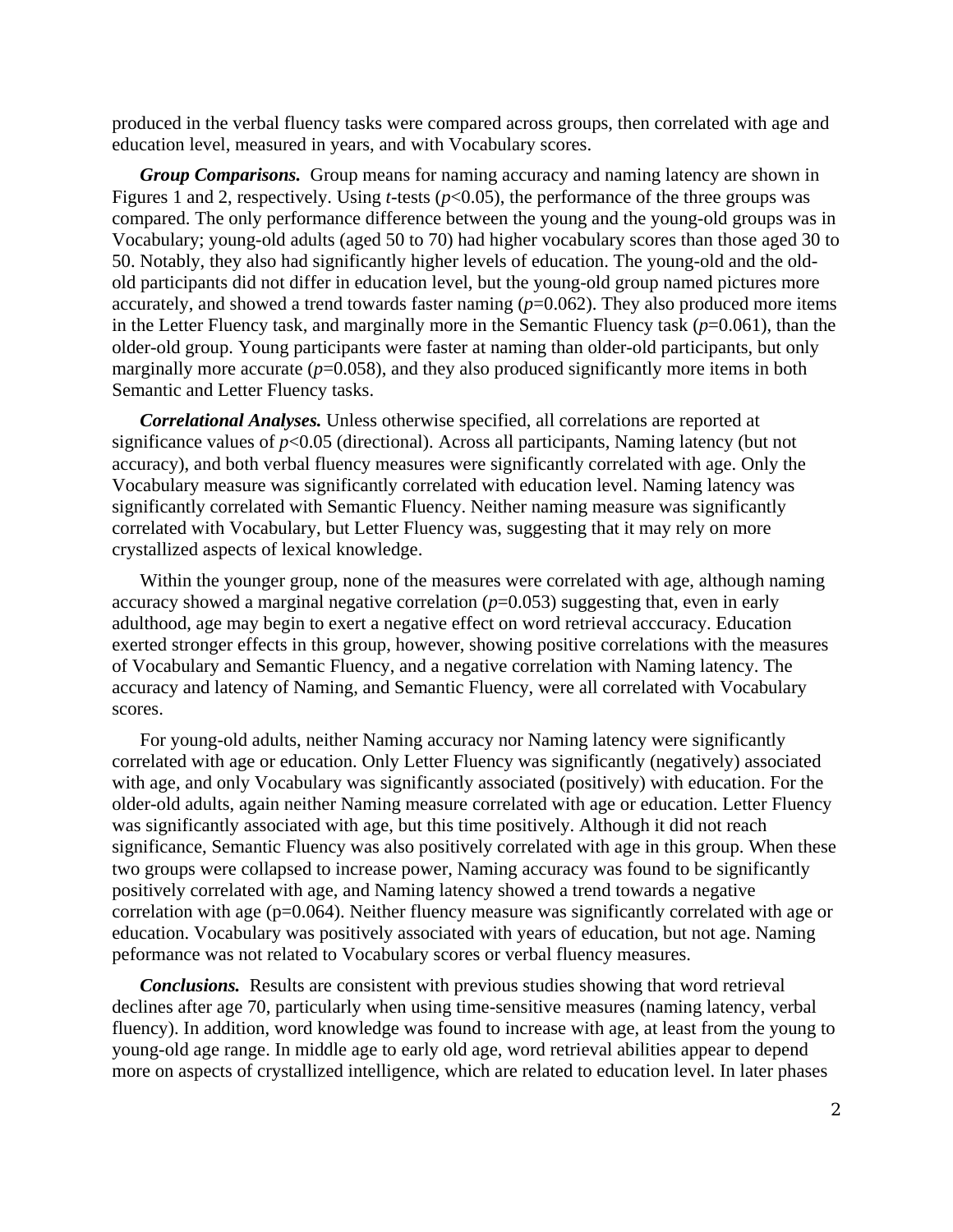of old age, other factors, such as processing speed, may come into play. Additional background tests are being analyzed to investigate this possibility. Interpretation of the results from the older groups was complicated by apparent positive effects of age within the oldest group, which may be specific to the subject sample tested. On-going recruitment will increase the power of the group comparisons, and enable us to judge whether this effect is reliable.

## **References**

- Au, R., Joung, P., Nicholas, M., Obler, L.K., Kaas, R., & Albert, M.L. (1995). Naming ability across the adult lifespan. *Aging and Cognition*, *2*(4), 300-311.
- Baltes, P. B. (1987). Theoretical propositions of life-span developmental psychology: On the dynamics between growth and decline. *Developmental Psychology, 23*(5), 611-626.
- Connor, L.T., Spiro, A., Obler, L.K., & Albert, M.L. (2004). Change in object naming ability during adulthood. *Journal of Gerontology: Psychological Sciences, 59B*(5), P203-P209.
- Folstein, M. F., Folstein, S. E., & McHugh, P. R. (1975). "Mini-mental state:" a practical method for grading the cognitive state of patients for the clinician. *Journal of Psychiatric Research, 12*, 189-198.
- Kavé, G. (2005). Phonemic fluency, semantic fluency, and differenc scores: Normative data for adult Hebrew speakers, *Journal of Clinical and Experimental Neuropsychology, 27*, 690-699.
- Mathuranath, P.S., George, A., Cherian, P.J., Alexander, A., Sarma, S.G. & Sarma, P.S. (2003). Effects of age, education, and gender on verbal fluency. *Journal of Clinical and Experimental Neuropsychology, 25,* 1057-1064.
- Mortensen, L., Meyer, A.S., & Humphreys, G.W. (2006). Age-related effects on speech production: A review. *Language and Cognitive Processes, 21*(1, 2, & 3), 238-290.
- Park, D. C. (2000). The basic mechanisms accounting for age-related decline in cognitive function. In D. C. Park & N. Schwarz (Eds.), *Cognitive Aging: A Primer* (pp. 3-21). Philadelphia, PA: Psychology Press.
- Verhaeghen, P. (2003). Aging and vocabulary scores: A meta-analysis. *Psychology and Aging, 18*(2), 332-339.
- Wechsler, D. (2008). *Wechsler Adult Intelligence Scale*, 4<sup>th</sup> ed. (*WAIS-IV*). New York, NY: Pearson.